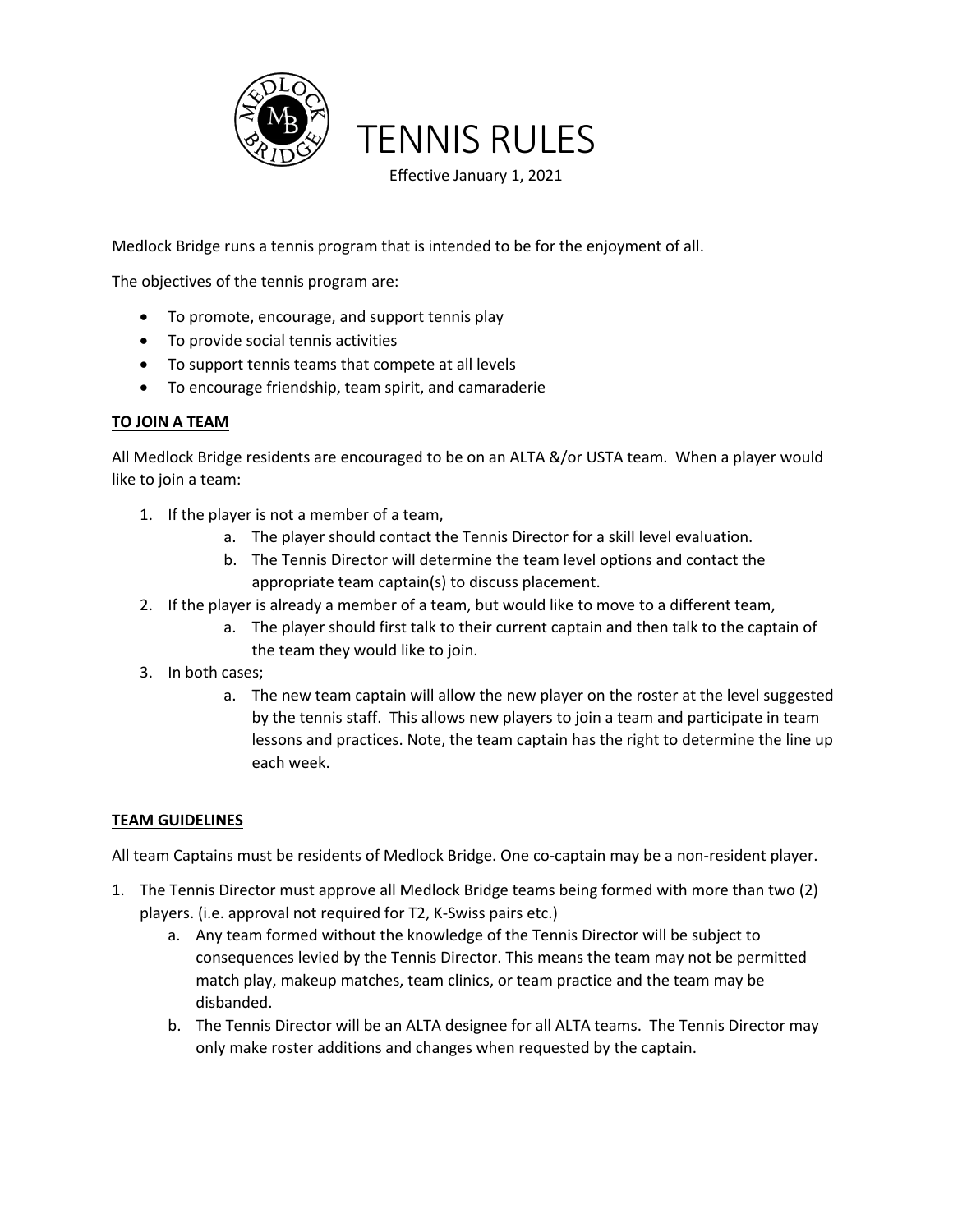#### **PLAYERS' RESPONSIBILITIES**

- 1. Keep the Tennis Director and your captain current with your contact information, including residential status, email, and phone numbers.
- 2. Stay informed via www.medlockbridgetennis.com.
- 3. Be available at least twice per season in order to retain your spot on your team's roster.
- 4. Provide your availability to your captain the week before the season starts, or earlier if requested.
- 5. Provide written confirmation to the captain whether you desire to return to a team for EACH season.
- 6. If moving teams, confirm in writing to BOTH captains the intent to make the change.
- 7. Must be current on dues/assessments and in good standing with HOA.
- 8. Provide an image that will promote professionalism while on the court. Players should understand that unprofessional & unsportsmanlike behavior could result in their disqualification from Medlock Bridge teams in the future.
- 9. All players are responsible for the behavior of their children, guests, and pets attending matches and should ensure no disruption to the players.
- 10. Players are responsible for cleaning the court after matches. This includes removing all trash from the court and emptying the on-court trash receptacles into black trash cans outside the courts.

# **CAPTAIN GUIDELINES**

- 1. Captains are responsible for:
	- a. The Captain, along with the team members, are responsible for cleaning the court after matches. This includes removing all trash from the court and emptying the on-court trash receptacles into black trash cans outside the courts.
	- b. Team roster definition (captains decides the line-up each week.)
	- c. Registering teams via league website
	- d. Submitting a list of non-residents to ACE prior to the roster being submitted. This list should include phone numbers and email.
		- i. If a non-resident is added after the roster list is submitted to ACE, it is the responsibility of the captain to immediately collect the non-resident fee for the additional non-resident player.
		- ii. Non-resident fees and forms should be turned in to the Tennis Director.
		- iii. Captains who do not submit this information and payment of all of the nonresident fees must disqualify non-paying non-residents from the team or the team will not be able to reserve courts for practices or matches.
	- e. Communicating with the opposing teams to finalize match play details
	- f. Communicating coaching/practice details (date, time, fees) with their teams
	- g. Confirming player availability for match play
	- h. Determining match players and lines
- 2. Before adding a new/non-rated player to the team, the captain may consult with the Tennis Director to ensure proper placement.
- 3. Prior to adding a new player that previously played on another MB team, the captain shall verify that BOTH captains received confirmation that the player communicated in writing their intent to move.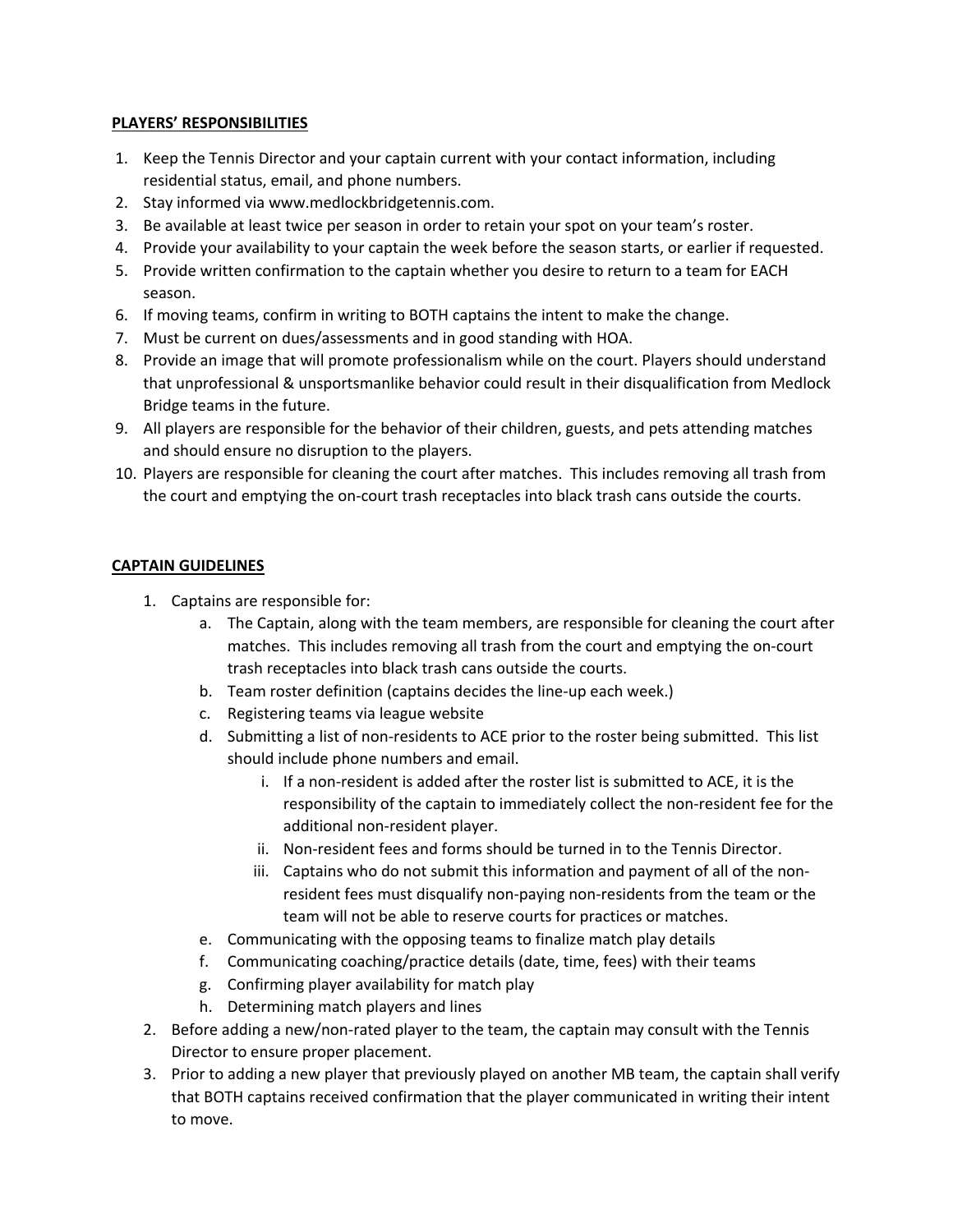- 4. For each new season's roster, the captain shall confirm via email that the player wishes to return to the team. If no written confirmation is received, the player shall no longer be considered as part of the team and will need to go thru the process to "join a team" as identified in the MB Tennis Rules.
- 5. Rosters are recommended to be completed 2 weeks prior to registration deadline.
- 6. The Tennis Staff will communicate with each Captain prior to each season. The Tennis Staff will work with each individual Captain to resolve any, and all issues as quickly as possible.
	- a. Captains will coordinate with Tennis Staff to pick up and sign for their team's ice machine fob at the tennis office.
- 7. At the end of the season, Captains will return their team's ice machine fob, or pay \$25 for replacement.
- 8. If the start time of a league match is delayed, captains must notify the Tennis Director prior to the new start time so he/she may notify the captains of the teams or individuals that are scheduled to play next on the same courts.
- 9. Any single team Captain or combination of team Captains (2 or more) may desire to reshuffle or reallocate (split, combine, partial breakaway, etc) players on their teams. Any changes to team composition shall ensure the procedure is done based on the following rules:
	- a. the Captain(s) should first discuss the concept with all team members before any specific course of action is pursued to determine how many players want to be involved.
	- b. the Tennis Director can assist the Captain(s). Types of assistance could include recommending types of ranking systems to help Captains decide on how to allocate players on teams. However, neither the Tennis Director nor any of their recommendations will be used as the basis for any player/team changes. Ultimately, these decisions are solely the responsibility of the Captains as they are responsible for defining and populating their teams.
	- c. All affected players will be notified by their Captains prior to implementation of any team changes.
	- d. Captains are responsible for deciding and communicating any player/team changes.
- 10. Team Captains will attend captain's meetings as requested by the Tennis Director or Tennis Committee. Team Captains will collaborate on player placement to ensure amicable formation of all teams.

#### **NON-RESIDENT PLAYERS**

Non-resident players are players whose primary residence is not in Medlock Bridge.

A player who moves out of Medlock Bridge is considered a non-resident at the beginning of the season following their move-out date.

- 1. Non-resident players are allowed to play on a Medlock Bridge team, and must be registered as a non-resident to participate in any tennis program related activities. Non-resident players must pay the non-resident fee and sign the non-resident player form each season/year.
	- a. Non-resident Fees Current non-resident fees are \$35 per season per adult, \$15 for a junior. If a non-resident will be playing for multiple seasons during a year, they may take advantage of the \$105 flat fee for adults, \$50 for juniors, for the year. The reduced rate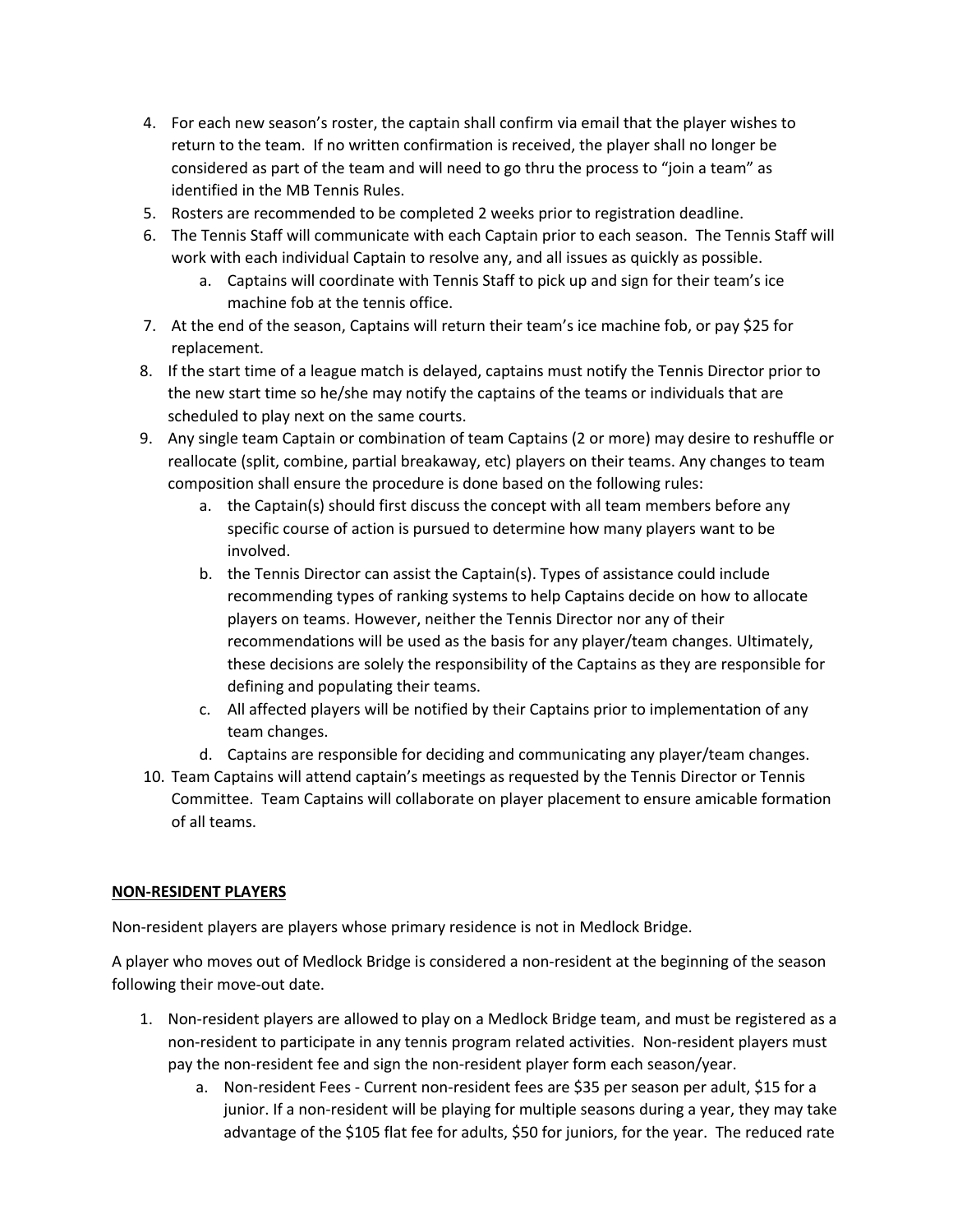must be paid up front, in full before the Spring season to participate and will include subsequent Spring, Summer, Fall and Winter seasons of play.

- 2. Non-resident players are permitted to use the tennis courts during team practice, team or individual coaching sessions and scheduled matches only. No independent play / use of the facilities allowed unless with a Medlock Bridge resident / Pro.
- 3. **No program or team shall be exclusively for non-residents.**
- 4. Non-resident players are not permitted to reserve courts at Medlock Bridge.
- 5. Non-resident players are required to adhere to the Medlock Bridge Rules and Regulations.

### **COURT RESERVATIONS**

- 1. All residents must reserve courts via www.ReserveMyCourt.com.
	- a. Renters may access the reservation system as long as the homeowner is up to date on HOA dues/assessments and a copy of the lease is submitted to the Tennis Director (rent may be redacted from the copy).
	- b. Each household is limited to two www.ReserveMyCourt.com accounts. Any additional accounts (i.e. using multiple email addresses) will not be permitted and will be deleted.
- 2. All residents have Amenities passes which should be carried with them when using any of the Medlock Bridge facilities including the tennis amenities. Please be courteous when asking for the resident Amenities pass. If there is no resident playing, the people should be asked to leave, and you are entitled to their court.
- 3. Court priority is given first to team match play, second to makeup team matches (only applies after the schedule date for the team match), third to team clinics, fourth to team practice, and finally to open play (T-2, K-Swiss, etc.). Lessons will have first priority on courts 10 & 11.
	- a. The Tennis Director will reserve courts and communicates the court schedule for all ALTA and USTA league team home matches, team practices, including makeup matches.
	- b. Self-directed leagues such as K-Swiss, T2, Ultimate, etc. are responsible for booking their own courts through www.ReserveMyCourt.com.
	- c. USTA and ALTA match play in progress will take priority for court reservations following the scheduled match play time if the match is not complete at the end of the reserved time.
	- d. If a court is required for a make-up match and all courts are already reserved, contact the tennis staff to discuss options.
- 4. If players are more than 20 minutes late for their reserved court time, the reservation is forfeited and any other player(s) may use the court. If you are unable to play during your scheduled time, you are asked to remove your name from the reservation of that court. Chronic no shows that don't remove their name may lose their tennis court reservation privileges.
- 5. Residents may pre-schedule and reserve one court for a private or social tennis event. More than one court *may* be requested and *may* be granted if the additional court is not in conflict with league team play or practices. Contact the Tennis Director for social tennis event court reservations.
	- a. Strict adherence to all rules and court policies is required by all participants at such event.
	- b. Facilities must be cleaned when complete or a cleaning fee will be imposed.
	- c. Please use courteous behavior with no disruption to matches in progress.